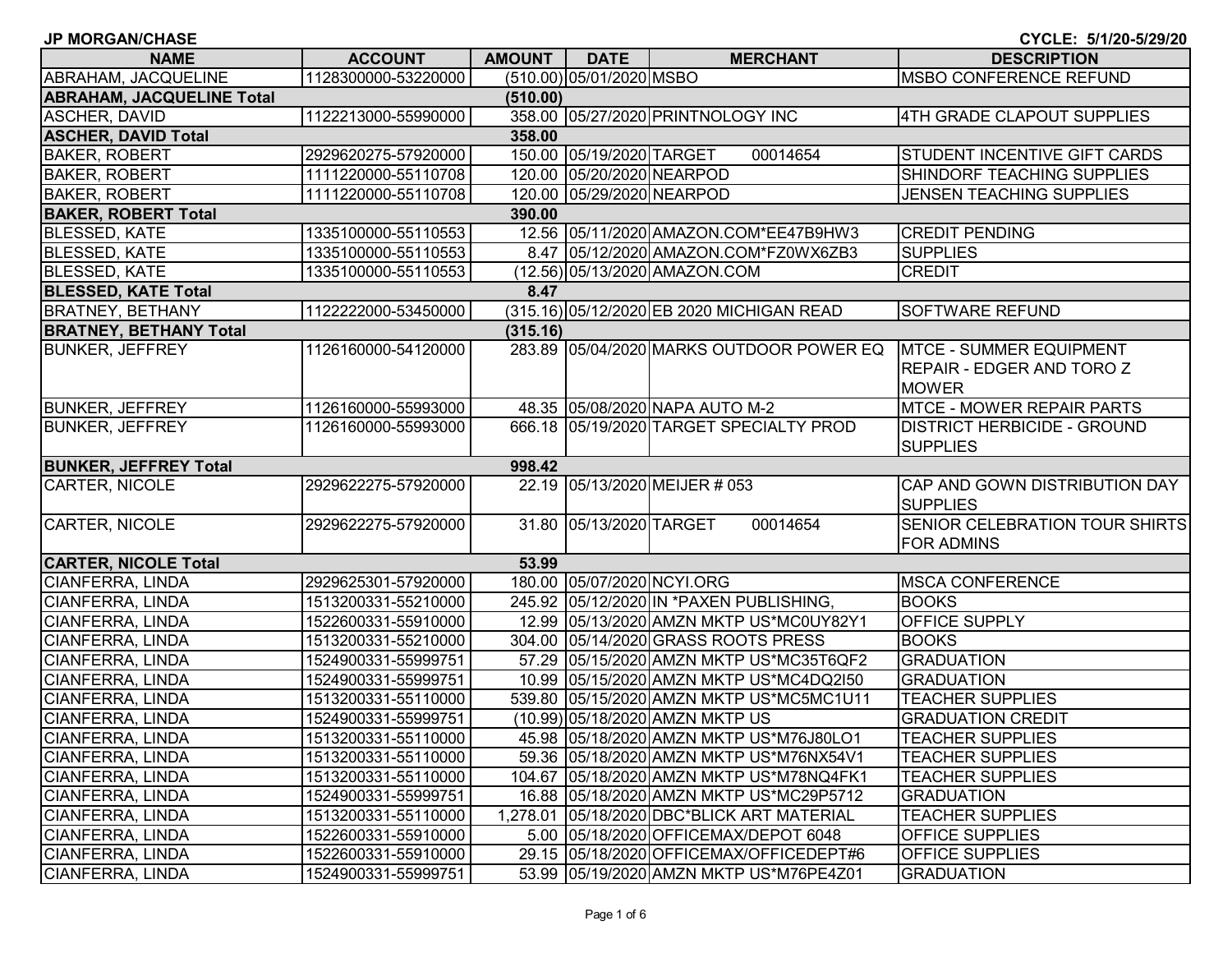**JP MORGAN/CHASE**

| <b>NAME</b>                      | <b>ACCOUNT</b>      | AMOUNT   | DATE                      | <b>MERCHANT</b>                            | <b>DESCRIPTION</b>                  |  |  |  |
|----------------------------------|---------------------|----------|---------------------------|--------------------------------------------|-------------------------------------|--|--|--|
| <b>CIANFERRA, LINDA</b>          | 2929625301-57920000 |          |                           | 10.00 05/19/2020 OAKLAND SCHOOLS-RC INT    | <b>PAPER SHREDDING</b>              |  |  |  |
| <b>CIANFERRA, LINDA</b>          | 1513200331-55110000 |          |                           | 38.97 05/20/2020 AMZN MKTP US*M76268EU1    | <b>TEACHER SUPPLIES</b>             |  |  |  |
| CIANFERRA, LINDA                 | 1613100361-55110000 |          |                           | 1,290.24 05/20/2020 CAMBRIDGE UNIV PRESS   | <b>ESL BOOKS</b>                    |  |  |  |
| <b>CIANFERRA, LINDA</b>          | 2929625301-57920000 |          | 126.12 05/20/2020 STAPLES | 00115659                                   | <b>PAPER SHREDDER</b>               |  |  |  |
| CIANFERRA, LINDA                 | 1524900331-55999751 |          |                           | 12.99 05/21/2020 AMZN MKTP US*M749K11H1    | <b>GRADUATION</b>                   |  |  |  |
| <b>CIANFERRA, LINDA</b>          | 2929625301-57920000 |          |                           | 108.65 05/21/2020 NOTHING BUNDT CAKES 23   | <b>GRADUATION</b>                   |  |  |  |
| CIANFERRA, LINDA                 | 1613100361-55110000 |          |                           | 89.98 05/22/2020 CAMBRIDGE UNIV PRESS      | <b>ESL BOOKS</b>                    |  |  |  |
| <b>CIANFERRA, LINDA</b>          | 1524900331-55999751 |          |                           | 41.68 05/22/2020 DOLLAR TREE, INC.         | <b>GRADUATION</b>                   |  |  |  |
| CIANFERRA, LINDA                 | 1522600331-55910000 |          |                           | 118.69 05/22/2020 OFFICE DEPOT #5910       | OFFICE SUPPLIES                     |  |  |  |
| CIANFERRA, LINDA                 | 1522600331-55910000 |          |                           | 9.03 05/22/2020 OFFICEMAX/OFFICEDEPT#6     | <b>OFFICE SUPPLIES</b>              |  |  |  |
| CIANFERRA, LINDA                 | 1524900331-55999751 |          |                           | 11.95 05/25/2020 AMZN MKTP US*M74Q37MH1    | <b>GRADUATION</b>                   |  |  |  |
| CIANFERRA, LINDA                 | 1524900331-55999751 |          |                           | 68.49 05/25/2020 AMZN MKTP US*M75HB6G20    | <b>GRADUATION</b>                   |  |  |  |
| CIANFERRA, LINDA                 | 2929625301-57920000 |          | 25.72 05/25/2020 STAPLES  | 00115659                                   | <b>OFFICE SUPPLIES</b>              |  |  |  |
| CIANFERRA, LINDA                 | 2929625301-57920000 |          | 75.00 05/29/2020 MACAE    |                                            | <b>TEACHER PD</b>                   |  |  |  |
| CIANFERRA, LINDA                 | 1522600331-55910000 |          |                           | 84.79 05/29/2020 OFFICE DEPOT #5125        | OFFICE SUPPLIES                     |  |  |  |
| <b>CIANFERRA, LINDA Total</b>    |                     | 5,045.34 |                           |                                            |                                     |  |  |  |
| COOLMAN, ROBERT                  | 1126160000-55992000 |          |                           | 2,837.20 05/11/2020 CONSERVA ELECTRIC SUPP | <b>MTCE - ELECTRICAL STOCK</b>      |  |  |  |
| <b>COOLMAN, ROBERT</b>           | 1126120000-55992000 |          |                           | 454.67 05/18/2020 CONSERVA ELECTRIC SUPP   | MS LIGHT STOCK WO 24575 AND WO      |  |  |  |
|                                  |                     |          |                           |                                            | 24468                               |  |  |  |
| <b>COOLMAN, ROBERT</b>           | 1126160000-55992000 |          |                           | 165.00 05/18/2020 CONSERVA ELECTRIC SUPP   | <b>MTCE ELECTRICAL LIGHT STOCK</b>  |  |  |  |
| <b>COOLMAN, ROBERT</b>           | 1126160000-55992000 |          |                           | 17.45 05/18/2020 NAPA AUTO M-2             | <b>MTCE - GASOLINE PUMP BATTERY</b> |  |  |  |
|                                  |                     |          |                           |                                            | <b>CLAMPS</b>                       |  |  |  |
| <b>COOLMAN, ROBERT Total</b>     |                     | 3,474.32 |                           |                                            |                                     |  |  |  |
| <b>DIATIKAR, CHRISTINE</b>       | 1124120000-54910000 |          |                           | 155.68 05/04/2020 WASTE MGMT WM EZPAY      | <b>RECYCLING</b>                    |  |  |  |
| <b>DIATIKAR, CHRISTINE</b>       | 1127170000-55710000 |          |                           | 1,863.23 05/18/2020 CORRIGAN OIL #2 - BRI  | 2000 GALS DIESEL 5/6/20             |  |  |  |
| <b>DIATIKAR, CHRISTINE</b>       | 1429300000-55997000 |          |                           | 2,747.00 05/21/2020 TEAM SPORTS            | INV 545116/1 - GIRLS LAX UNIFORMS   |  |  |  |
|                                  |                     |          |                           |                                            |                                     |  |  |  |
| <b>DIATIKAR, CHRISTINE</b>       | 1429300000-55998000 |          |                           | 399.90 05/21/2020 TEAM SPORTS              | INV 554527/1 - BOYS LAX BALLS       |  |  |  |
| <b>DIATIKAR, CHRISTINE</b>       | 1429300000-55990000 |          |                           | 1,131.90 05/21/2020 TEAM SPORTS            | INV 557493/1 - TRACK EQUIPMENT      |  |  |  |
| <b>DIATIKAR, CHRISTINE</b>       | 1429300000-55990000 |          |                           | 434.00 05/21/2020 TEAM SPORTS              | INV 558783/1 - BOYS/GIRLS LAX       |  |  |  |
|                                  |                     |          |                           |                                            | <b>EQUIPMENT</b>                    |  |  |  |
| <b>DIATIKAR, CHRISTINE</b>       | 2929661184-57920000 |          |                           | 770.00 05/21/2020 TEAM SPORTS              | <b>INV560113/1 - CLEATS</b>         |  |  |  |
| <b>DIATIKAR, CHRISTINE Total</b> |                     | 7,501.71 |                           |                                            |                                     |  |  |  |
| <b>DIROFF, MATTHEW</b>           | 1111322000-55110723 |          | 58.29 05/18/2020 ZOOM.US  |                                            | VIDEO CONFERENCING ON ZOOM -        |  |  |  |
|                                  |                     |          |                           |                                            | PRO VERSION TO HANDLE LARGE         |  |  |  |
|                                  |                     |          |                           |                                            | MEETINGS FOR MARCHING BAND -        |  |  |  |
|                                  |                     |          |                           |                                            | <b>BOOSTERS WILL BE REIMBURSING</b> |  |  |  |
|                                  |                     |          |                           |                                            | <b>DISTRICT</b>                     |  |  |  |
| <b>DIROFF, MATTHEW Total</b>     |                     | 58.29    |                           |                                            |                                     |  |  |  |
| DONOVAN, KATHRYN                 | 1128300000-53220000 |          | (510.00) 05/08/2020 MSBO  |                                            | <b>MSBO CONFERENCE REFUND</b>       |  |  |  |
| DONOVAN, KATHRYN Total           | (510.00)            |          |                           |                                            |                                     |  |  |  |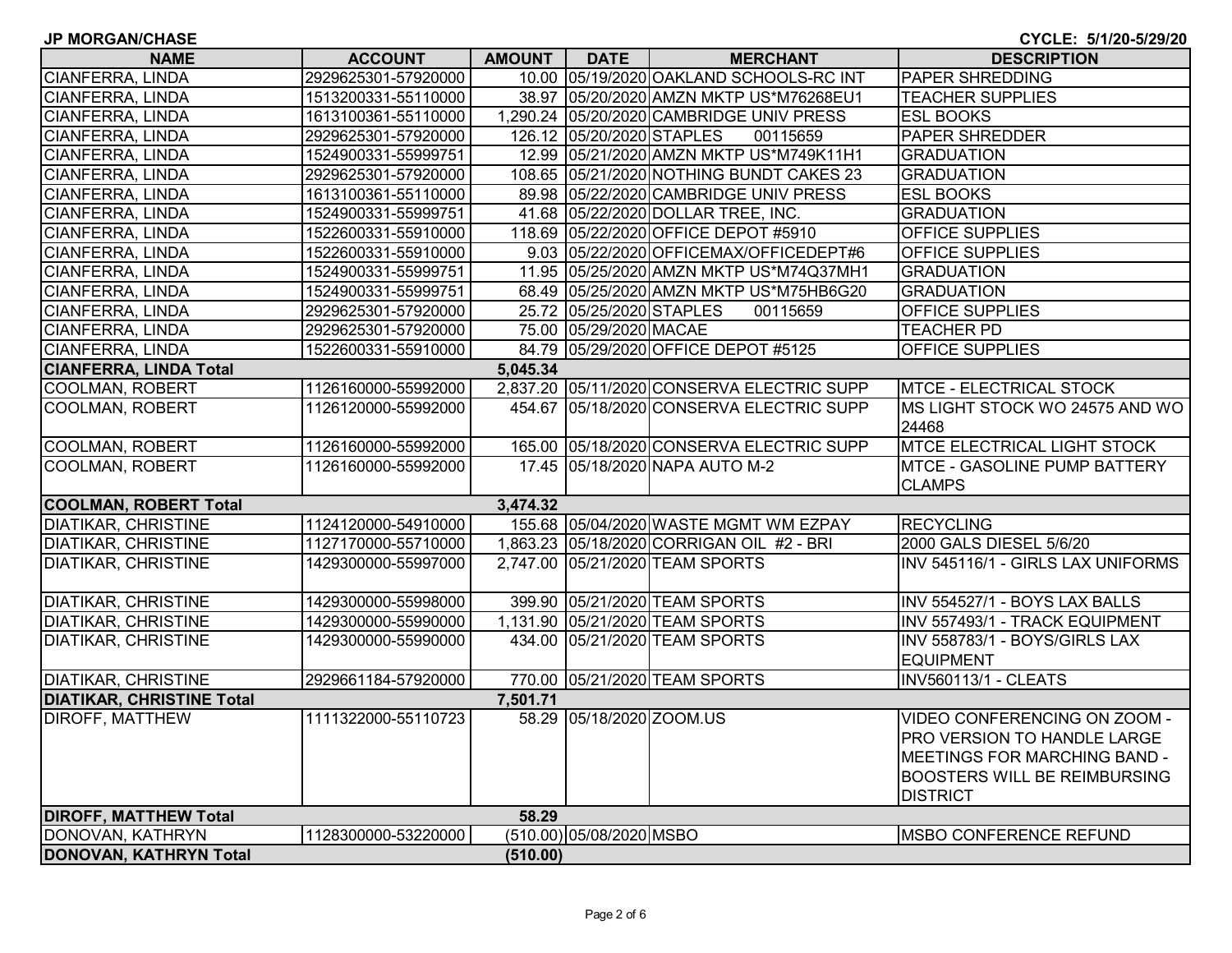|  |  |  |  |  |  | <b>JP MORGAN/CHASE</b> |
|--|--|--|--|--|--|------------------------|
|--|--|--|--|--|--|------------------------|

**CYCLE: 5/1/20-5/29/20**

| <b>NAME</b>                   | <b>ACCOUNT</b>      | <b>AMOUNT</b> | <b>DATE</b>              | <b>MERCHANT</b>                           | <b>DESCRIPTION</b>                     |
|-------------------------------|---------------------|---------------|--------------------------|-------------------------------------------|----------------------------------------|
| DRAGOO, MICHAEL               | 1126160000-55992000 |               |                          | 76.30 05/04/2020 WALMART.COM              | <b>DISTRICT COVID 19 RUBBER</b>        |
|                               |                     |               |                          |                                           | <b>GLOVES</b>                          |
| DRAGOO, MICHAEL               | 1126122000-55992000 |               |                          | 51.90 05/21/2020 AMZN MKTP US*M78TF6091   | HS PVC REPAIR KIT FOR LOWER            |
|                               |                     |               |                          |                                           | LEVEL STORM DRAIN PIPE                 |
| DRAGOO, MICHAEL               | 1126120000-55992000 |               |                          | 102.81 05/25/2020 AMZN MKTP US*M75W14MI0  | MS - DISTRICT DOOR SWEEPS              |
| DRAGOO, MICHAEL               | 1126111000-55992000 |               |                          | 102.81 05/25/2020 AMZN MKTP US*M75W14MI0  | <b>VO- DISTRICT DOOR SWEEPS</b>        |
| DRAGOO, MICHAEL               | 1126112000-55992000 |               |                          | 102.81 05/25/2020 AMZN MKTP US*M75W14MI0  | OH - DISTRICT DOOR SWEEPS              |
| DRAGOO, MICHAEL               | 1126113000-55992000 |               |                          | 102.80 05/25/2020 AMZN MKTP US*M75W14MI0  | NW-DISTRICT DOOR SWEEPS                |
| DRAGOO, MICHAEL               | 1126120000-55992000 |               |                          | 6.05 05/26/2020 AMZN MKTP US*M70DD1GA2    | MS - DISTRICT DOOR SWEEPS              |
| <b>DRAGOO, MICHAEL</b>        | 1126111000-55992000 |               |                          | 6.05 05/26/2020 AMZN MKTP US*M70DD1GA2    | <b>VO - DISTRICT DOOR SWEEPS</b>       |
| DRAGOO, MICHAEL               | 1126112000-55992000 |               |                          | 6.05 05/26/2020 AMZN MKTP US*M70DD1GA2    | OH- DISTRICT DOOR SWEEPS               |
| DRAGOO, MICHAEL               | 1126113000-55992000 |               |                          | 6.04 05/26/2020 AMZN MKTP US*M70DD1GA2    | NW - DISTRICT DOOR SWEEPS              |
| <b>DRAGOO, MICHAEL Total</b>  |                     | 563.62        |                          |                                           |                                        |
| DUQUETTE, EDWARD              | 1126160000-57410000 |               |                          | 150.00 05/01/2020 MI PERMIT LIC PLAN REV  | <b>MTCE - DUQUETTE CARPENTER</b>       |
|                               |                     |               |                          |                                           | <b>LICENSE FEE</b>                     |
| DUQUETTE, EDWARD              | 1126160000-53220000 |               |                          | 109.97 05/01/2020 MICHIGAN LICENSING      | <b>MTCE - DUQUETTE BUILDER</b>         |
|                               |                     |               |                          |                                           | <b>LICENSE CLASS - STATE OF</b>        |
|                               |                     |               |                          |                                           | <b>MICHIGAN</b>                        |
| DUQUETTE, EDWARD              | 1126113000-55992000 |               |                          | 37.00 05/01/2020 REDFORD LOCK COMPANY I   | NW MASTER KEYING ROOM 204              |
| DUQUETTE, EDWARD              | 1126112000-55992000 |               |                          | 137.42 05/11/2020 REDFORD LOCK COMPANY I  | OH SHIPPING AND RECEIVING DOOR         |
|                               |                     |               |                          |                                           | - MEDIA CORE AND HOUSING               |
|                               |                     |               |                          |                                           | <b>REPAIR</b>                          |
| DUQUETTE, EDWARD              | 4126122951-54110000 |               |                          | 347.42 05/21/2020 REDFORD LOCK COMPANY I  | HS SECURITY DOOR - SF PG 23            |
|                               |                     |               |                          |                                           | TREASURY LTR 300-304                   |
| DUQUETTE, EDWARD              | 1126120000-55992000 |               |                          | 298.60 05/28/2020 WURTH BAER SUPPLY COMP  | MS COUNTER TOP REPAIR - WO             |
|                               |                     |               |                          |                                           | 24623                                  |
| <b>DUQUETTE, EDWARD Total</b> |                     | 1,080.41      |                          |                                           |                                        |
| <b>ERICKSON, TODD</b>         | 2929618217-57920000 |               |                          | (18.99) 05/04/2020 AMAZON.COM             | <b>CREDIT</b>                          |
| <b>ERICKSON, TODD</b>         | 2929618217-57920000 |               |                          | 18.99 05/04/2020 AMAZON.COM*5Z3HJ15T3     | <b>CREDIT PENDING</b>                  |
| <b>ERICKSON, TODD</b>         | 2929618217-57920000 |               |                          | 18.99 05/04/2020 AMAZON.COM*GP4Y59M23     | <b>CREDIT PENDING</b>                  |
| <b>ERICKSON, TODD</b>         | 2929618217-57920000 |               |                          | (18.99) 05/11/2020 AMAZON.COM             | <b>CREDIT</b>                          |
| <b>ERICKSON, TODD</b>         | 2929618217-57920000 |               |                          | (265.79) 05/13/2020 EB 2020 MICHIGAN READ | <b>MRA CONFERENCE REFUND</b>           |
| <b>ERICKSON, TODD Total</b>   |                     | (265.79)      |                          |                                           |                                        |
| HENDERSON, BETH               | 1125200000-53220000 |               | (425.00) 05/01/2020 MSBO |                                           | MSBO CONFERENCE REGISTRATION<br>REFUND |
| HENDERSON, BETH               | 1125200000-55910000 |               |                          | 23.57 05/25/2020 STAPLS7231326535000001   | <b>BUSINESS OFFICE SUPPLIES</b>        |
| <b>HENDERSON, BETH Total</b>  |                     | (401.43)      |                          |                                           |                                        |
| HOLLY, SHEILA                 | 1126160000-55992000 |               |                          | 9,354.18 05/15/2020 DISCOUNTMUGS.COM      | <b>COVID PPE PURCHASE</b>              |
| HOLLY, SHEILA                 | 1126160000-55992000 |               |                          | 566.80 05/18/2020 STAPLS7231249704000001  | <b>COVID PPE PURCHASE</b>              |
| <b>HOLLY, SHEILA</b>          | 1126160000-55992000 |               |                          | 13,671.00 05/20/2020 DISCOUNTMUGS.COM     | <b>COVID PPE PURCHASE</b>              |
| HOLLY, SHEILA                 | 1126160000-55992000 |               |                          | 1,758.25 05/25/2020 DISCOUNTMUGS.COM      | <b>COVID PPE PURCHASE</b>              |
| <b>HOLLY, SHEILA Total</b>    |                     | 25,350.23     |                          |                                           |                                        |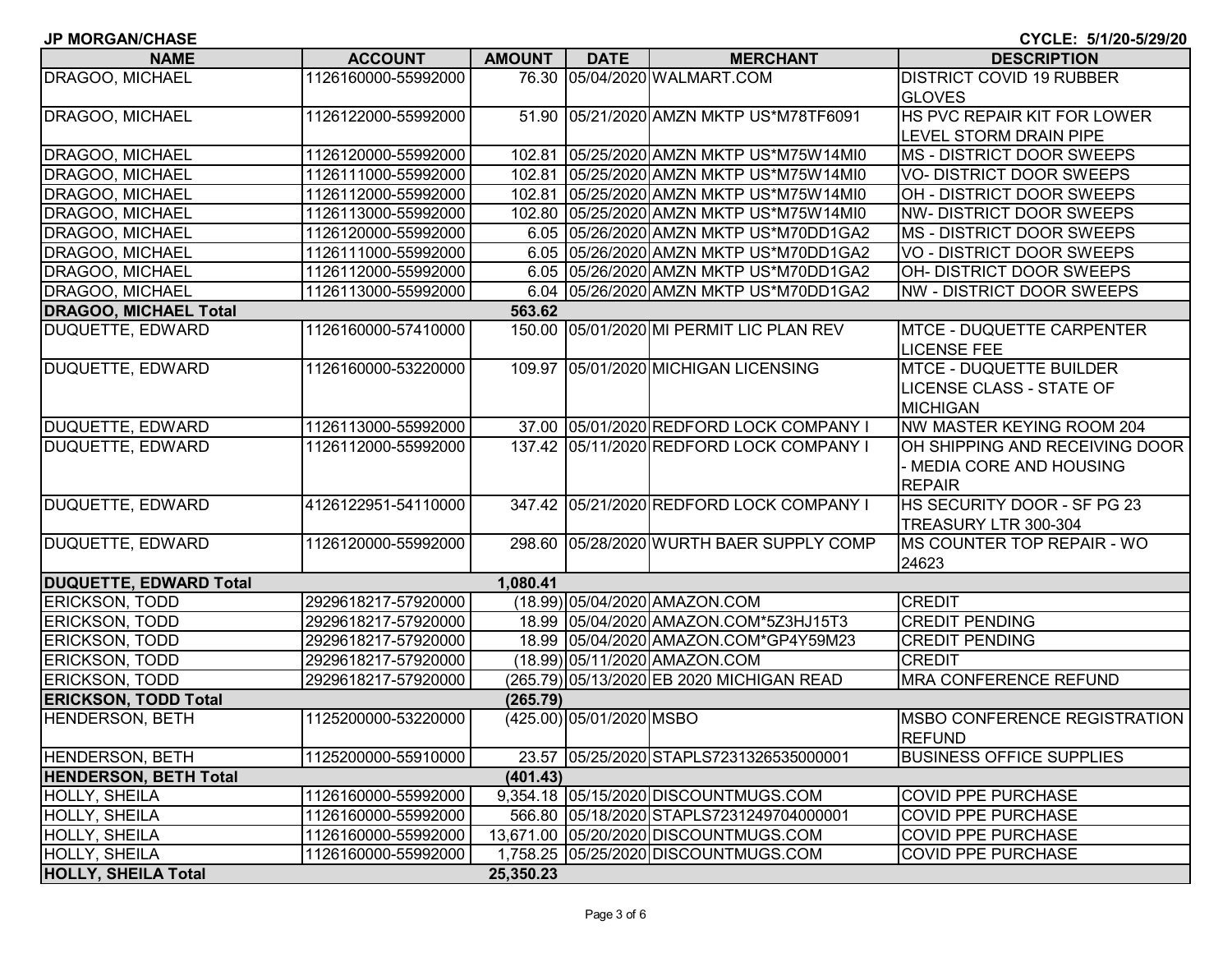| <b>JP MORGAN/CHASE</b>           |                     |               |             |                                            | CYCLE: 5/1/20-5/29/20                                        |
|----------------------------------|---------------------|---------------|-------------|--------------------------------------------|--------------------------------------------------------------|
| <b>NAME</b>                      | <b>ACCOUNT</b>      | <b>AMOUNT</b> | <b>DATE</b> | <b>MERCHANT</b>                            | <b>DESCRIPTION</b>                                           |
| HOSKINS, DIANE                   | 1513200331-55210000 |               |             | 34.64 05/06/2020 AMAZON.COM*S819R7PA3      | <b>ELA BOOKS</b>                                             |
| <b>HOSKINS, DIANE Total</b>      |                     | 34.64         |             |                                            |                                                              |
| <b>JOB, STACEY</b>               | 1100000000-11923000 |               |             | 3,106.50 05/04/2020 PRINTNOLOGY INC        | <b>SUMMER CAMP TEE SHIRTS</b>                                |
|                                  |                     |               |             |                                            | <b>ORDERED PRE-COVID-19</b>                                  |
| <b>JOB, STACEY Total</b>         |                     | 3,106.50      |             |                                            |                                                              |
| JORDAN, CHRISTOPHER              | 1126122000-55992000 |               |             | 747.00 05/08/2020 R L DEPPMANN CO          | <b>HS DOMESTIC BOILER</b>                                    |
| JORDAN, CHRISTOPHER              | 1126120000-55992000 |               |             | 285.96 05/14/2020 ETNA DISTRIBUTORS, LLC   | MS ROOM 408 REPAIR                                           |
| JORDAN, CHRISTOPHER              | 1126120000-55992000 |               |             | 20.21 05/14/2020 GRAINGER                  | <b>MS BATHROOM EXHAUST REPAIR</b>                            |
| JORDAN, CHRISTOPHER              | 1126111000-55992000 |               |             | 122.01 05/28/2020 GRAINGER                 | <b>VO CHILLER TEMPS SENS</b>                                 |
| JORDAN, CHRISTOPHER              | 1126113000-55992000 |               |             | 117.13 05/29/2020 ETNA DISTRIBUTORS, LLC   | <b>NW COOLING TOWER REPAIR</b>                               |
| <b>JORDAN, CHRISTOPHER Total</b> |                     | 1,292.31      |             |                                            |                                                              |
| LASH, NANCY                      | 1124114000-54910000 |               |             | 68.46 05/01/2020 SHRED-IT USA LLC          | PV SHREDDING SERVICE                                         |
| LASH, NANCY                      | 1124114000-54910000 |               |             | 125.00 05/29/2020 WASTE INDUSTRIES - NON   | <b>PV RECYCLING</b>                                          |
| <b>LASH, NANCY Total</b>         |                     | 193.46        |             |                                            |                                                              |
| LOCRICCHIO, ANTHONY              | 1122500000-53450000 |               |             | 36.35 05/27/2020 TELZIO (88725)            | SOCIAL-EMOTIONAL HELPLINE                                    |
|                                  |                     |               |             |                                            | <b>INTERNET PHONE SYSTEM DURING</b>                          |
|                                  |                     |               |             |                                            | COVID-19                                                     |
| <b>LOCRICCHIO, ANTHONY Total</b> |                     | 36.35         |             |                                            |                                                              |
| <b>NESMITH, RUSSELL</b>          | 1126160000-55992000 |               |             | 75.50 05/01/2020 BEST PLUMBING SPECIALT    | <b>MTCE PLUMBING STOCK</b>                                   |
| <b>NESMITH, RUSSELL</b>          | 1126160000-55992000 |               |             | 293.70 05/20/2020 BEST PLUMBING SPECIALT   | <b>MTCE PLUMBING STOCK</b>                                   |
| <b>NESMITH, RUSSELL</b>          | 1126160000-55992000 |               |             | 124.88 05/27/2020 BEST PLUMBING SPECIALT   | <b>MTCE PLUMBING STOCK</b>                                   |
| <b>NESMITH, RUSSELL Total</b>    |                     | 494.08        |             |                                            |                                                              |
| OAKES, ROBERT                    | 1126122000-55992000 |               |             | 39.75 05/01/2020 DOWNRIVER REFRIG SUP C    | HS HOT WATER TUNE DELAY RELAY<br><b>REPAIR</b>               |
| OAKES, ROBERT                    | 1126160000-55992000 |               |             | 12.33 05/04/2020 GRAINGER                  | <b>MTCE - HVAC TRUCK STOCK</b>                               |
| OAKES, ROBERT                    | 1126160000-55992000 |               |             | 61.74 05/04/2020 GRAINGER                  | <b>MTCE HVAC TRUCK STOCK</b>                                 |
| OAKES, ROBERT                    | 1126118000-55992000 |               |             | 328.50 05/05/2020 R L DEPPMANN CO          | <b>NM5TH AHU8 REPAIR</b>                                     |
| OAKES, ROBERT                    | 1126120000-55992000 |               |             | 1,024.79 05/11/2020 ETNA DISTRIBUTORS, LLC | <b>MS HOT WATER REPAIR</b>                                   |
| <b>OAKES, ROBERT</b>             | 1126120000-55992000 |               |             | 102.38 05/11/2020 ETNA DISTRIBUTORS, LLC   | <b>MS HOT WATER REPAIR</b>                                   |
| <b>OAKES, ROBERT Total</b>       |                     | 1,569.49      |             |                                            |                                                              |
| PATEL, SHAILEE                   | 1222600000-53220000 |               |             | 50.00 05/18/2020 WWW.CASECEC.ORG           | <b>PATEL PD</b>                                              |
| PATEL, SHAILEE                   | 1222600000-55990000 |               |             | 354.70 05/28/2020 BAUDVILLE INC.           | <b>CUPS</b>                                                  |
| <b>PATEL, SHAILEE Total</b>      |                     | 404.70        |             |                                            |                                                              |
| <b>RUTKOWSKI, MELANIE</b>        | 1722114000-53220611 |               |             | (271.09) 05/07/2020 EB 2020 MICHIGAN READ  | IMICHIGAN READING CONFERENCE -<br><b>JENNIFER BECK</b>       |
| <b>RUTKOWSKI, MELANIE</b>        | 1722111000-53220611 |               |             | (271.09) 05/07/2020 EB 2020 MICHIGAN READ  | MICHIGAN READING CONFERENCE -<br><b>KRISTIN BUDLOG</b>       |
| <b>RUTKOWSKI, MELANIE</b>        | 1722113000-53220611 |               |             | (271.09) 05/07/2020 EB 2020 MICHIGAN READ  | <b>MICHIGAN READING CONFERENCE -</b><br>MELISSA BARSZCZOWSKI |
| <b>RUTKOWSKI, MELANIE Total</b>  |                     | (813.27)      |             |                                            |                                                              |
| SOUTHWORTH, ANGELA               | 1111220706-55910000 |               |             | 9.99 05/19/2020 APPLE.COM/BILL             | <b>PASSING TIME MUSIC ACCOUNT</b>                            |
| <b>SOUTHWORTH, ANGELA Total</b>  |                     | 9.99          |             |                                            |                                                              |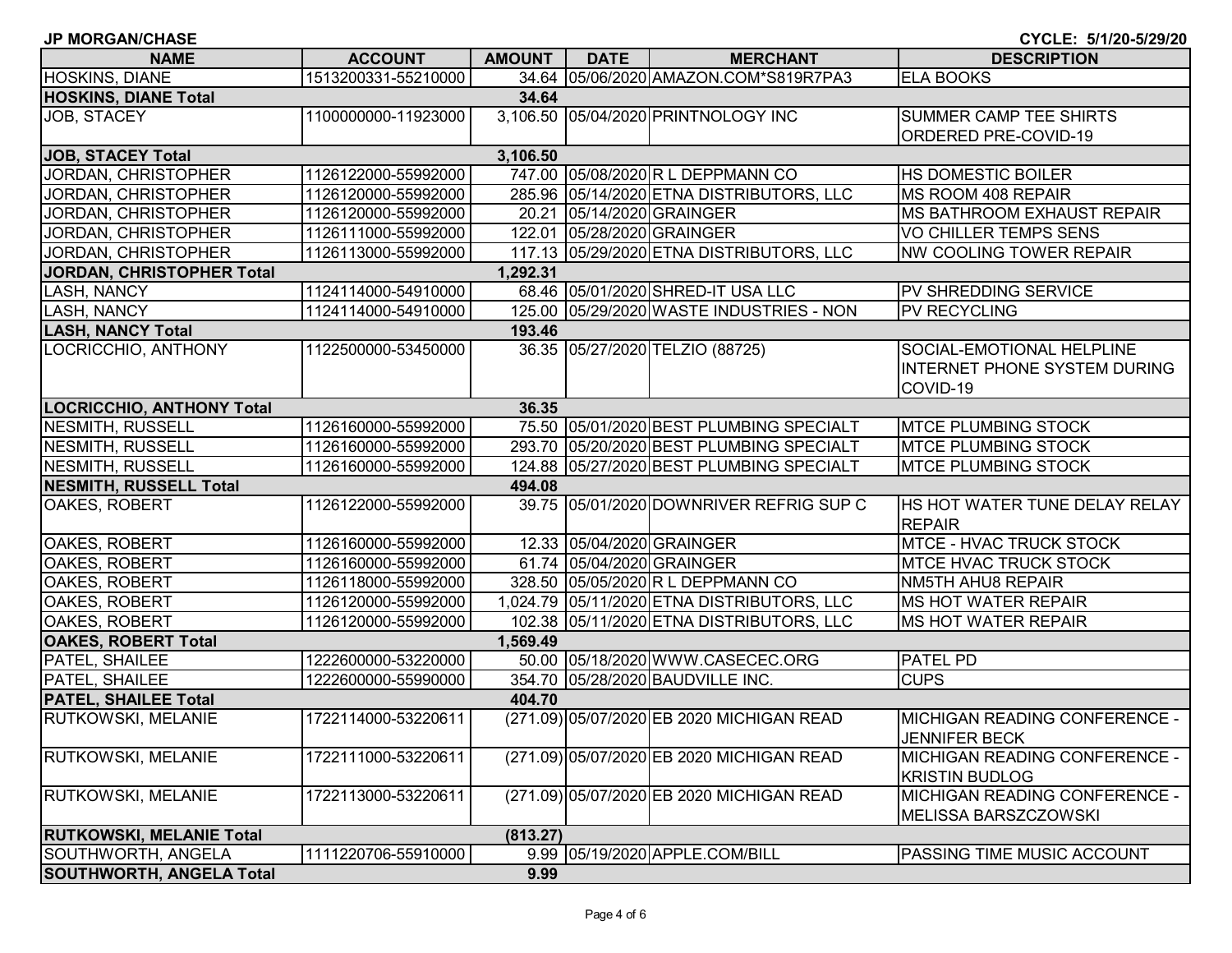| <b>JP MORGAN/CHASE</b><br>CYCLE: 5/1/20-5/29/20 |                     |               |                             |                                            |                                   |  |
|-------------------------------------------------|---------------------|---------------|-----------------------------|--------------------------------------------|-----------------------------------|--|
| <b>NAME</b>                                     | <b>ACCOUNT</b>      | <b>AMOUNT</b> | <b>DATE</b>                 | <b>MERCHANT</b>                            | <b>DESCRIPTION</b>                |  |
| <b>TURNER, NANCY</b>                            | 1126170000-54910000 |               |                             | 578.75 05/01/2020 ARCH ENVIRONMENTAL GRO   | <b>TRANSPR - UST CLASS A/B</b>    |  |
|                                                 |                     |               |                             |                                            | <b>CONSULTING</b>                 |  |
| <b>TURNER, NANCY</b>                            | 1126122000-54120000 |               |                             | 230.50 05/01/2020 IN *AQUATIC SOURCE, LL   | HS POOL LABOR TO CHECK WIPER      |  |
|                                                 |                     |               |                             |                                            | ON HANOVIA STUCK                  |  |
| <b>TURNER, NANCY</b>                            | 1126160000-55992000 |               |                             | 2,264.40 05/01/2020 KSS ENTERPRISES        | <b>COVID 19 HAND SANITIZER</b>    |  |
| <b>TURNER, NANCY</b>                            | 1126100000-54910829 |               |                             | 1,665.00 05/04/2020 ARCH ENVIRONMENTAL GRO | <b>DISTRICT STORM WATER MGT</b>   |  |
| <b>TURNER, NANCY</b>                            | 1126160000-55710000 |               |                             | 252.59 05/04/2020 CORRIGAN OIL #2 - BRI    | <b>MTCE ETHANOL 275 GROSS</b>     |  |
| <b>TURNER, NANCY</b>                            | 1126122000-55990000 |               |                             | 137.16 05/05/2020 LEONARDS SYRUPS          | HS POOL CO2 BULK                  |  |
| <b>TURNER, NANCY</b>                            | 1126113000-54120000 |               |                             | 429.80 05/05/2020 SONITROL GREAT LAKES M   | NW REINSTALLED 2 CONTACTS ON      |  |
|                                                 |                     |               |                             |                                            | DOOR #11 AFTER THEY WERE          |  |
|                                                 |                     |               |                             |                                            | <b>REPLACED</b>                   |  |
| <b>TURNER, NANCY</b>                            | 2326161000-53840000 |               |                             | 237.40 05/05/2020 WASTE MGMT WM EZPAY      | <b>RF WASTE REMOVAL</b>           |  |
| <b>TURNER, NANCY</b>                            | 1126161000-53840000 |               |                             | 712.22 05/05/2020 WASTE MGMT WM EZPAY      | <b>DISTRICT WASTE REMOVAL</b>     |  |
| <b>TURNER, NANCY</b>                            | 1126122000-55992000 |               |                             | 141.94 05/06/2020 FASTENAL COMPANY 01MID   | HS TENNIS NETS AND WIND SCREEN    |  |
| <b>TURNER, NANCY</b>                            | 1126160000-55997000 |               |                             | 94.39 05/07/2020 CINTAS CORP               | <b>MTCE UNIFORMS</b>              |  |
| <b>TURNER, NANCY</b>                            | 1126160000-55997000 |               |                             | 23.80 05/07/2020 CINTAS CORP               | <b>MTCE UNIFORMS</b>              |  |
| <b>TURNER, NANCY</b>                            | 1126160000-55997000 |               |                             | 99.40 05/07/2020 CINTAS CORP               | <b>MTCE UNIFORMS</b>              |  |
| TURNER, NANCY                                   | 1126118000-54120000 |               |                             | 551.50 05/07/2020 URBAN'S PARTITION & RE   | NM REPAIR OPERABLE WALL RM 523    |  |
|                                                 |                     |               |                             |                                            |                                   |  |
| TURNER, NANCY                                   | 1126120000-54110000 |               | 92.50 05/08/2020 BASS       |                                            | MS VAV NOT FOLLOWING SCHEDULE     |  |
|                                                 |                     |               |                             |                                            | - REPAIRED                        |  |
| <b>TURNER, NANCY</b>                            | 1126160000-55992000 |               | 2,591.06 05/11/2020 NICHOLS |                                            | <b>DISTRICT COVID 19 MASKS</b>    |  |
| <b>TURNER, NANCY</b>                            | 1126122000-53840000 |               |                             | 650.00 05/11/2020 RIZZO SERVICES           | <b>HS RUBBISH REMOVAL</b>         |  |
| TURNER, NANCY                                   | 1126160000-53840000 |               |                             | 975.00 05/11/2020 RIZZO SERVICES           | <b>MTCE RUBBISH REMOVAL</b>       |  |
| <b>TURNER, NANCY</b>                            | 1126118000-53840000 |               |                             | 1,950.00 05/11/2020 RIZZO SERVICES         | <b>NM RUBBISH REMOVAL</b>         |  |
| <b>TURNER, NANCY</b>                            | 1126113000-53840000 |               |                             | 325.00 05/11/2020 RIZZO SERVICES           | <b>NW RUBBISH REMOVAL</b>         |  |
| <b>TURNER, NANCY</b>                            | 1126152000-54110000 |               |                             | 226.54 05/12/2020 CUMMINS INC - S6         | <b>ECEC PM GENERATOR</b>          |  |
|                                                 |                     |               |                             |                                            | <b>MAINTENANCE</b>                |  |
| TURNER, NANCY                                   | 1126111000-54120000 |               |                             | 1,163.50 05/12/2020 FIRE SYSTEMS OF MICHIG | VO FIRE SUPPRESSION HYDRO         |  |
| <b>TURNER, NANCY</b>                            | 1126122000-54120000 |               |                             | 482.25 05/12/2020 FIRE SYSTEMS OF MICHIG   | HS FIRE SUPPRESSION REPAIR        |  |
| TURNER, NANCY                                   | 1126112000-54120000 |               |                             | 1,163.50 05/12/2020 FIRE SYSTEMS OF MICHIG | OH FIRE SUPPRESSION HYDRO         |  |
| <b>TURNER, NANCY</b>                            | 1126122000-54110000 |               |                             | 478.06 05/12/2020 KONE, INC.               | HS PASSENGER ELEVATOR REPAIR      |  |
| <b>TURNER, NANCY</b>                            | 1126112000-54120000 |               |                             | 411.00 05/12/2020 NATIONAL TIME            | OH BATTERY PACK, DIGITAL          |  |
|                                                 |                     |               |                             |                                            | MONITOR MODULE FOR FIRE ALARM     |  |
| <b>TURNER, NANCY</b>                            | 1126160000-55993000 |               |                             | 1,776.60 05/12/2020 TARGET SPECIALTY PROD  | <b>DISTRICT - GROUND SUPPLIES</b> |  |
| TURNER, NANCY                                   | 1126160000-55710000 |               |                             | 564.07 05/14/2020 SUBURBAN PROPANE         | <b>BOSCO PROPANE</b>              |  |
| <b>TURNER, NANCY</b>                            | 1126160000-55730000 |               |                             | 91.54 05/18/2020 NAPA AUTO M-2             | MTCE VEHICLE MAINTENANCE 2011     |  |
|                                                 |                     |               |                             |                                            | FORD TRUCK VAN #6                 |  |
| TURNER, NANCY                                   | 4126113951-54110000 |               |                             | 8,995.00 05/19/2020 IDN HARDWARE SALES-INC | NW DOOR #11 REPLACEMENT           |  |
|                                                 |                     |               |                             |                                            | SINKING FUND PG 24                |  |
| <b>TURNER, NANCY</b>                            | 1124111000-54120000 |               |                             | 277.80 05/19/2020 NATIONAL TIME            | VO REPLACED SMOKE DETECTOR IN     |  |
|                                                 |                     |               |                             |                                            |                                   |  |

GYM